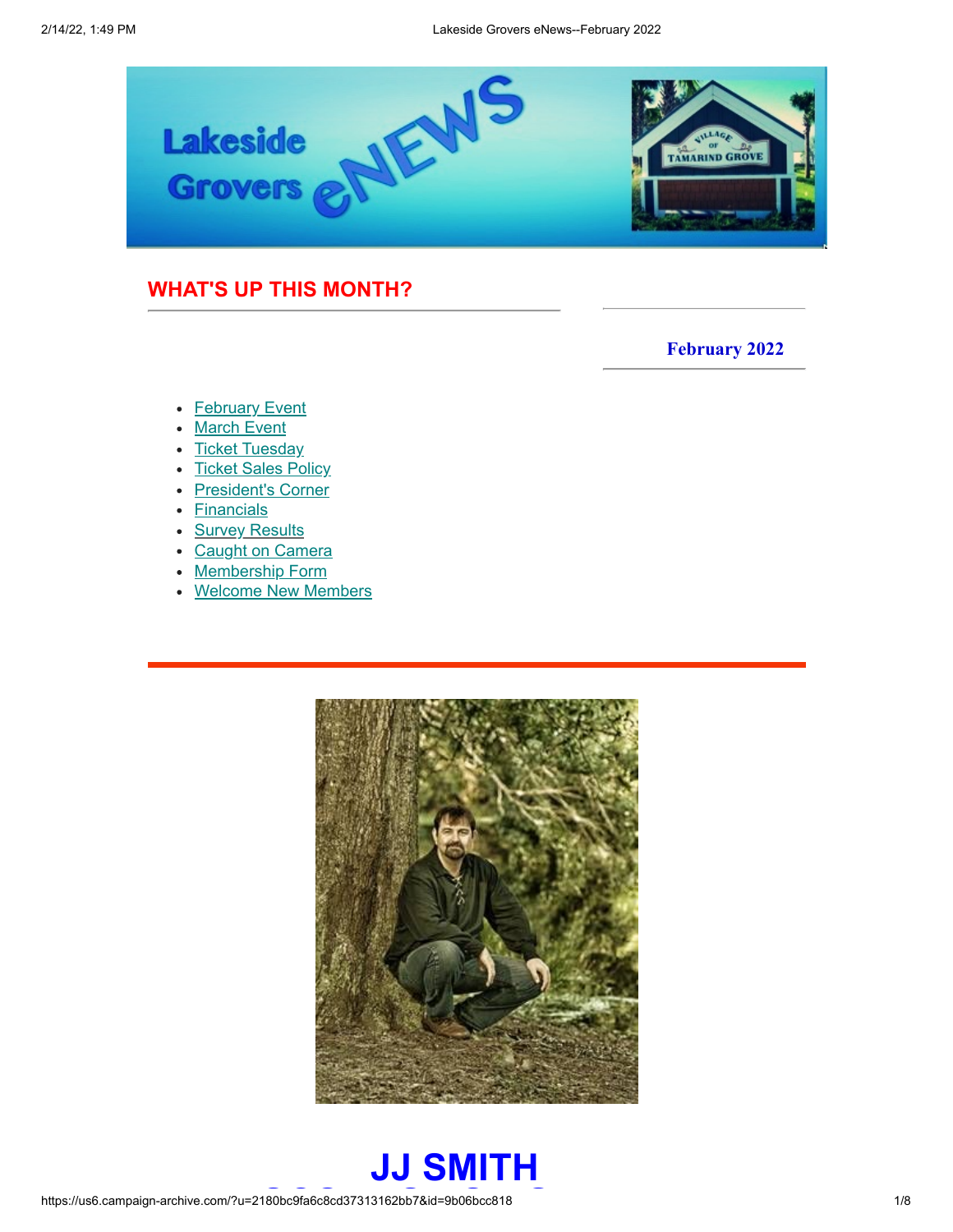2/14/22, 1:49 PM Lakeside Grovers eNews--February 2022

# **SCOTTISH SINGER AND ENTERTAINER**

# **Monday, February 28, 2022** *PLEASE NOTE LOCATION AND TIME CHANGES THIS EVENT WILL BE AT*  **Seabreeze Recreation Center, in the New Smyrna Room 2384 Buena Vista Blvd, The Villages, FL 32162 Please arrive at 7:00 pm Show begins at 7:30 pm**

### **Celebrate St. Patrick's Day early by wearing your Green**

 Back by popular demand is JJ Smith, everyone's favorite, irreverent, kilt-wearing Scottish singer, musician and humorist. JJ will have you howling with laughter, crying with joy and clapping and shouting along with the music. Always interactive, always hilarious and, at times, surprisingly touching.

 JJ has performed over 5,000 shows internationally, and this may be one of his last. You won't want to miss this show.

### **Because this show is starting later, we will NOT be serving dinner. We will be serving light snacks of Cheese, vegetable, and dessert platters.**

 Great music, great fun and good food for only \$12 per person! Get your tickets at Ticket Tuesday, February 15. Come join the fun!!

[<Back to Top>](#page-0-1)

### **EVENT IN BRIEF**

**TICKETS:** \$12 per person **FORMAT**: Open Seating **FOOD:** light cheese snacks, vegetables and dessert platters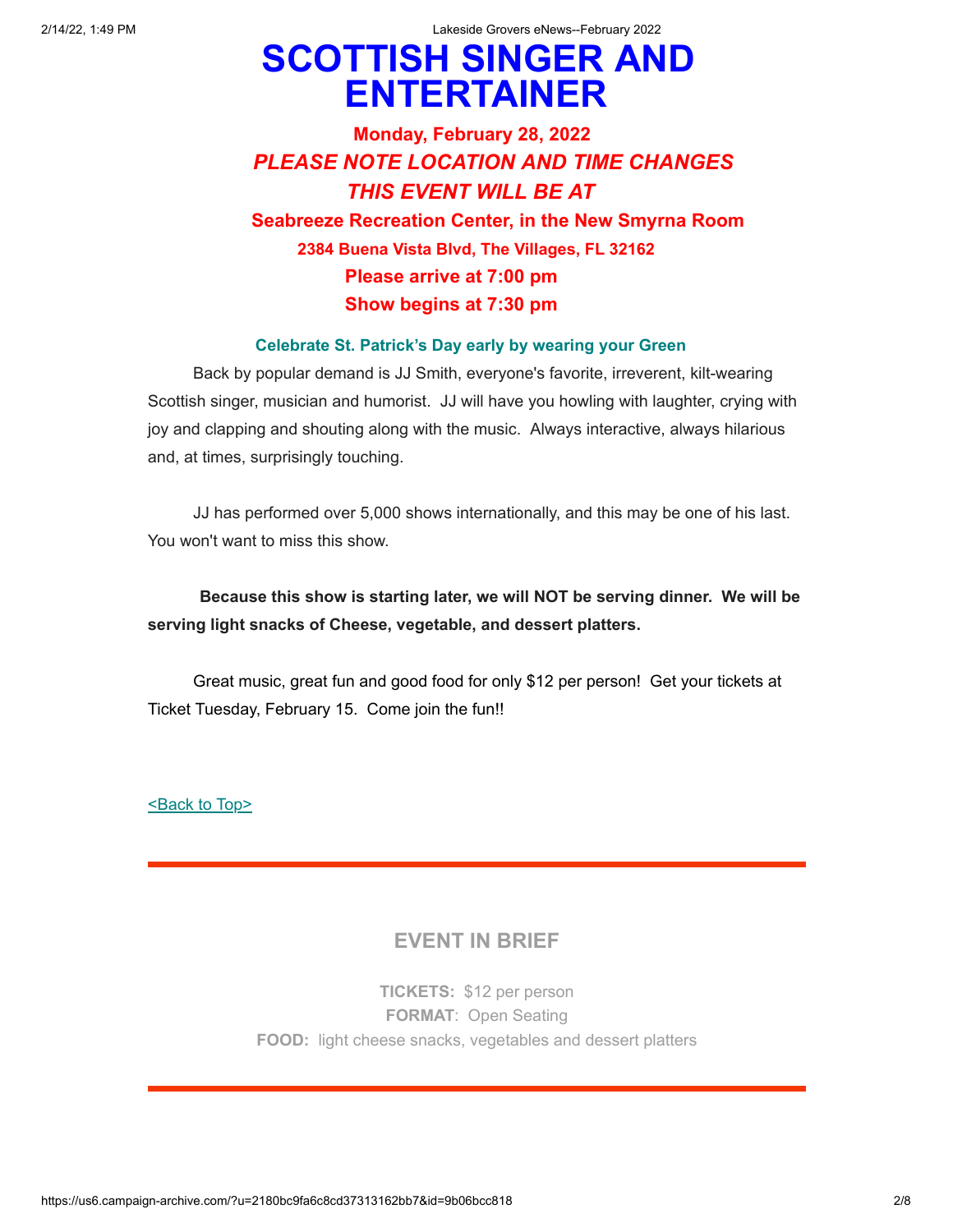

# <span id="page-2-0"></span>**Lakeside Grovers Presents "THE HISTORY OF MUSIC" by PETRINA**

## **PLEASE NOTE DATE CHANGE FROM 4th TO 3rd MONDAY Monday, March 21, 2022 PLEASE NOTE LOCATION CHANGE Lake Miona Recreation Center, in the Enterprise Room 3560 Buena Vista Blvd, The Villages, FL 32163 6:30 pm (doors open 6:00 pm)**

 This British entertainer will take us on a journey of 100 years of music from movies, to concerts, synced with wonderful vocals, and some audience interactions. As various artists are projected on the screen, Petrina sings their songs. Petrina has a most delightful personality. She works her magic to create an atmosphere that is special and one that you will remember. And you WILL remember this show.

 And, Honey Baked Ham will provide Ham Classic, Turkey Classic or Chef's Salad, with mini-Bundt cakes for dessert. (Please write your meal selection on your check.) All of this for only \$14 per person!! **Tickets will be on sale on Ticket Tuesdays February 15 and March 8.** You do not want to miss this!!!

[<Back to Top>](#page-0-1)

**EVENT IN BRIEF**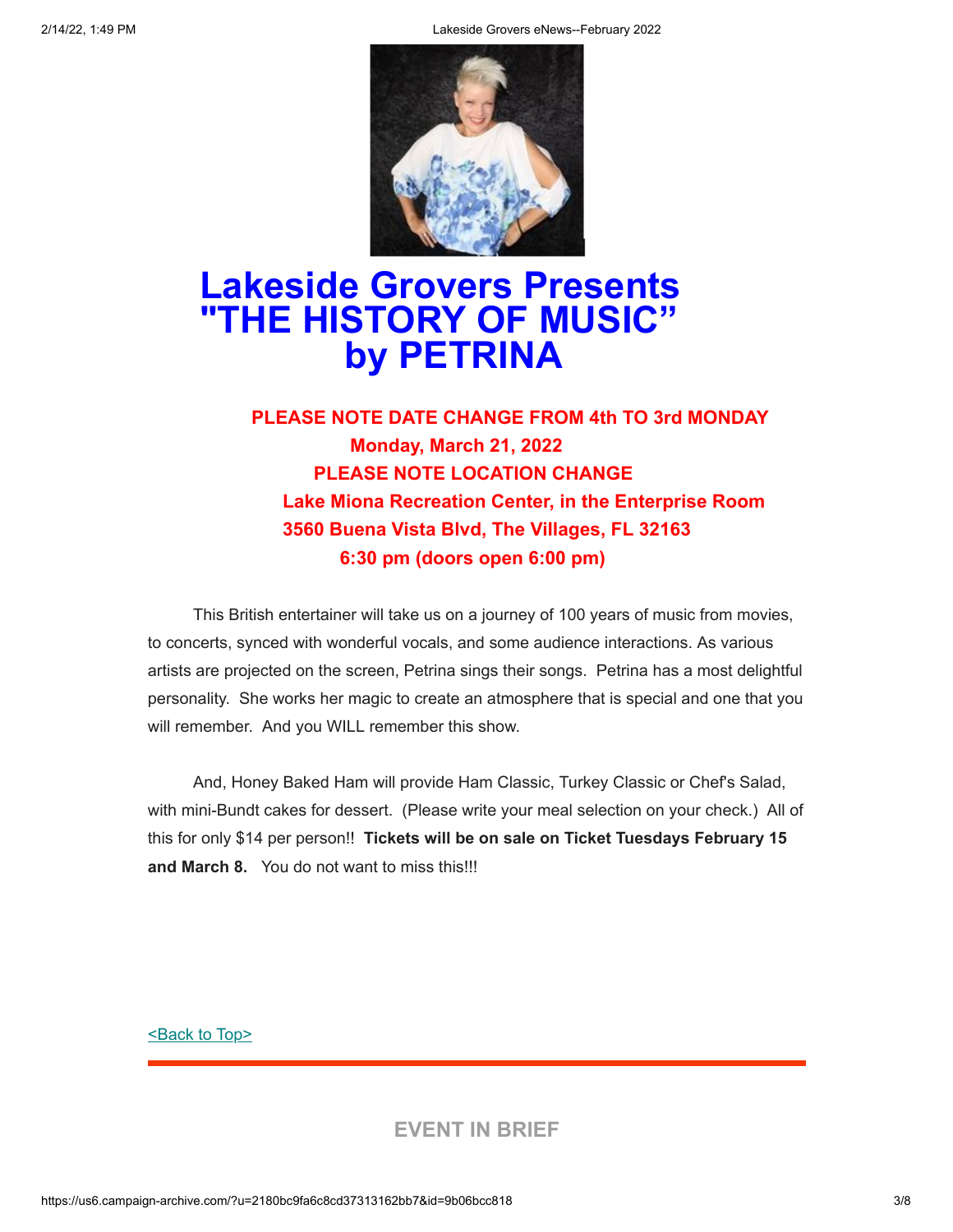2/14/22, 1:49 PM Lakeside Grovers eNews--February 2022

**TICKETS:** \$14 per person **FORMAT**: Open Seating **FOOD:** Honey Baked Ham, Ham, Turkey, Chef's Salad mini-Bundt Cake Desserts

<span id="page-3-0"></span>

**February 15, 2022 4 - 5 P.M. Tamarind Grove Mail Station**

| February 2022 |                           |                    |                                      |          |        |                          |
|---------------|---------------------------|--------------------|--------------------------------------|----------|--------|--------------------------|
| Sunday        | Monday                    | Tuesday            | Wednesday                            | Thursday | Friday | Saturday                 |
|               |                           | Chinese New Year   | 2<br>Groundhog Day<br>Ash Wednesday  | 3        | 4      | 5                        |
| 6             | 7                         | 8                  | 9<br><b>TICKET</b><br><b>TUESDAY</b> | 10       | 11     | 12<br>Lincoln's Birthday |
| 13            | 14<br>St. Valentine's Day | $\overline{15}$    | 16                                   | 17       | 18     | 19                       |
| 20            | 21<br>President's Day     | 22<br><b>EVENT</b> | 23                                   | 24       | 25     | 26                       |
| 27            | 28                        |                    |                                      |          |        |                          |

Come to Ticket Tuesday, on February 15, to purchase your February Event tickets and your March Event Tickets. **Tickets are available for both the February Event and the March Event on February 15.**

 You can also pay your 2022 dues, at Ticket Tuesday, if you have not already paid them. Your purchase of dues and event tickets must be written on separate checks made payable to Lakeside Grovers Social Club. On the March Event tickets check, be sure to list each person's meal choice: ham, turkey or chef's salad.

 If you are renewing your membership and have no address, email, or phone number [changes, you do not need to complete the Membership Form. If you need a Membership](https://www.lakesidegrovers.com/uploads/9/5/2/3/95239902/2022_membership_form_v2.pdf) Form, they will be available on Ticket Tuesday. However, if you want to come prepared, print one from our [website](https://www.lakesidegrovers.com/uploads/9/5/2/3/95239902/2022_membership_form_v2.pdf).

 If you will be out-of-town on Ticket Tuesday and want to purchase February Event tickets and/or March Event Tickets, you can send your checks (membership dues check-- with or without [Membership Form](https://www.lakesidegrovers.com/uploads/9/5/2/3/95239902/2022_membership_form_v2.pdf)), February Event check and March Event check to Patti Parker, 2435 Upper Elmwood Place, The Villages, FL 32162. You can also text Patti, at (978) 771-8933, to make arrangements for getting the checks and forms to her.

| <b>2022 Dues:</b>      | \$ 5 per person *      |
|------------------------|------------------------|
| <b>February Event:</b> | \$12 per person<br>* * |
| <b>March Event</b>     | $$14$ per person ***   |

**\*** *Must be a member or pay 2022 Dues to buy tickets*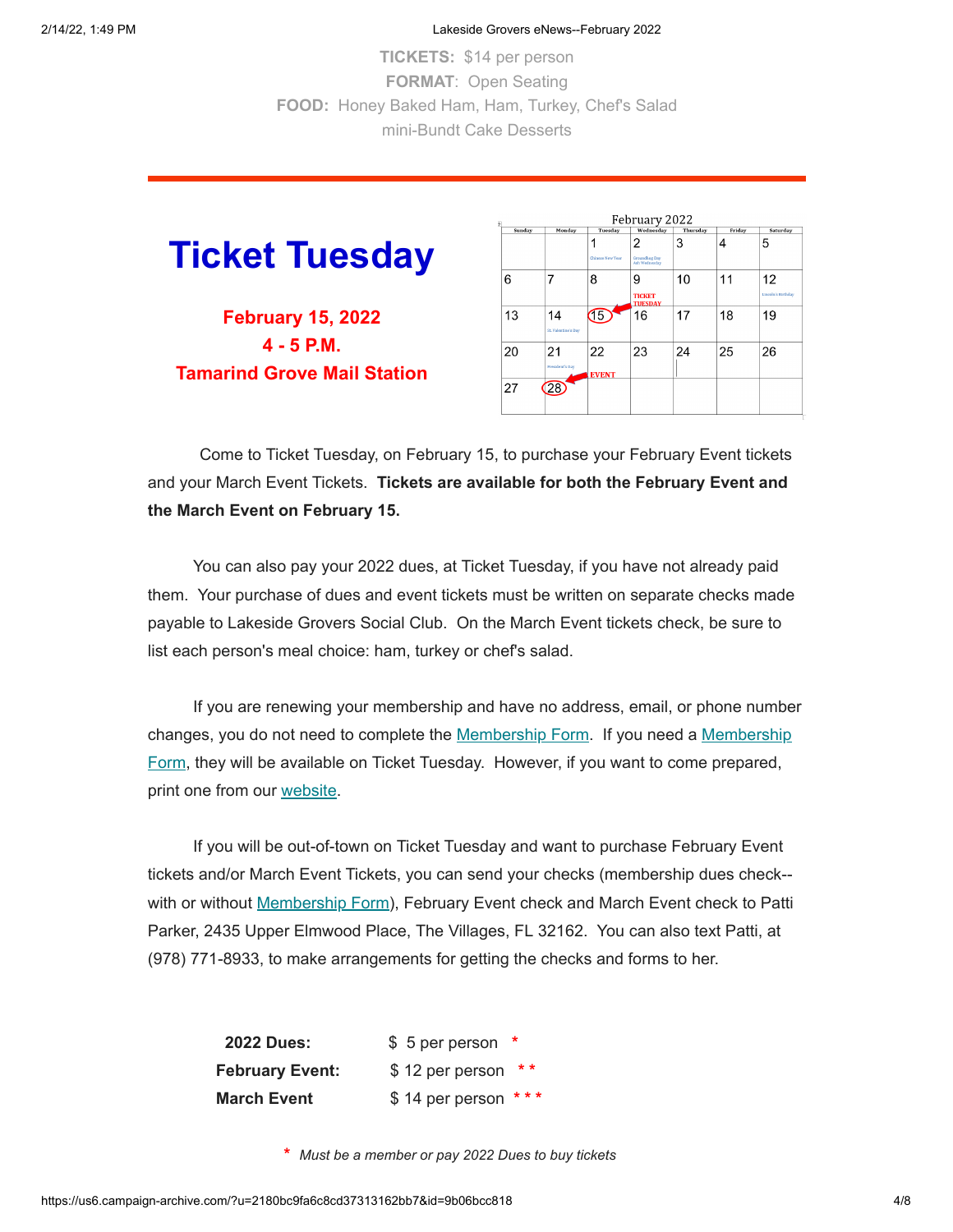- **\* \*** *No February Event refunds after February 21*
- **\* \* \****Please write on your check your meal selection--Ham, Turkey or Chef's Salad.*

*No March Event refunds after March 14*

#### [<Back to Top>](#page-0-1)



# <span id="page-4-0"></span>**TICKET SALES POLICY**

 To be sure that we are treating everyone fairly and that everyone has an equal chance to get a ticket to our events, the Board has adopted the following policy:

- Ticket sales begin at 4:00 p.m. on Ticket Tuesday, as announced in the monthly newsletter.
- Only members of the Lakeside Grovers Social Club may purchase tickets.
- No one can purchase more than 8 tickets at one time.
- Tickets are sold on a first-come, first-served basis. When the allotted tickets have been sold, a wait list is kept in case tickets are surrendered by other members.
- Envelopes and checks that are placed under the Ticket Seller's doormat before Ticket Tuesday will be held and processed after the Ticket Tuesday sale ends at 5:00 p.m.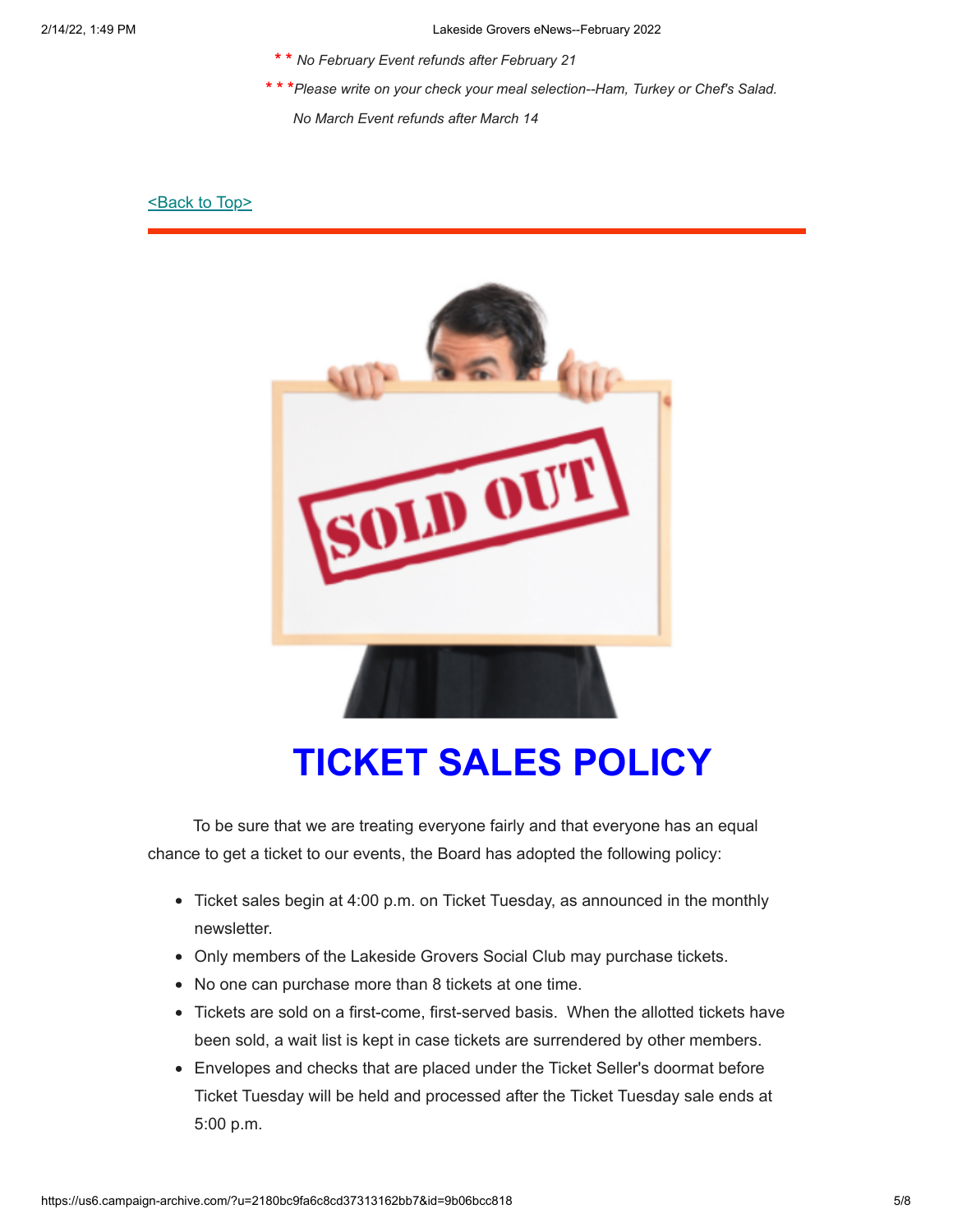• Members may purchase tickets for Guests. Guests may attend, without becoming members. Tickets for Guests will be processed after the Ticket Tuesday sale ends at 5:00 p.m. Guests who attend Events must have Villages ID or Villages Guest ID.

[<Back to Top>](#page-0-1)

<span id="page-5-0"></span>



 Despite COVID, it has been another great year for our social club. I have been honored to be your social club President since February 2020 and will serve one more year.

 We will have a new Vice President joining us, this month. We welcome Marilyn Williamson, who will be our Vice President in 2022 and our President in 2023.

 We are very grateful to Skip Gudeth, whose term as President ended in February 2020, but who stepped up to fill the Acting Vice President role, as a result of the passing of Chuck Nelson. Skip served our Club as Vice President from February 2018 to February 2019, when he became President. Then, Skip accepted the Acting Vice President role from March 2020 to February 2022. Thank you Skip for your outstanding service.

 I also take this opportunity to thank the other Board members and the Events Committee for all of the work they have done to keep this Club functioning in a very dysfunctional time. Hopefully, 2022 will be the year we are no longer plagued by a pandemic and everyone will feel comfortable and safe attending our fabulous social activities.

Mike Pelech, President Lakeside Grovers Social Club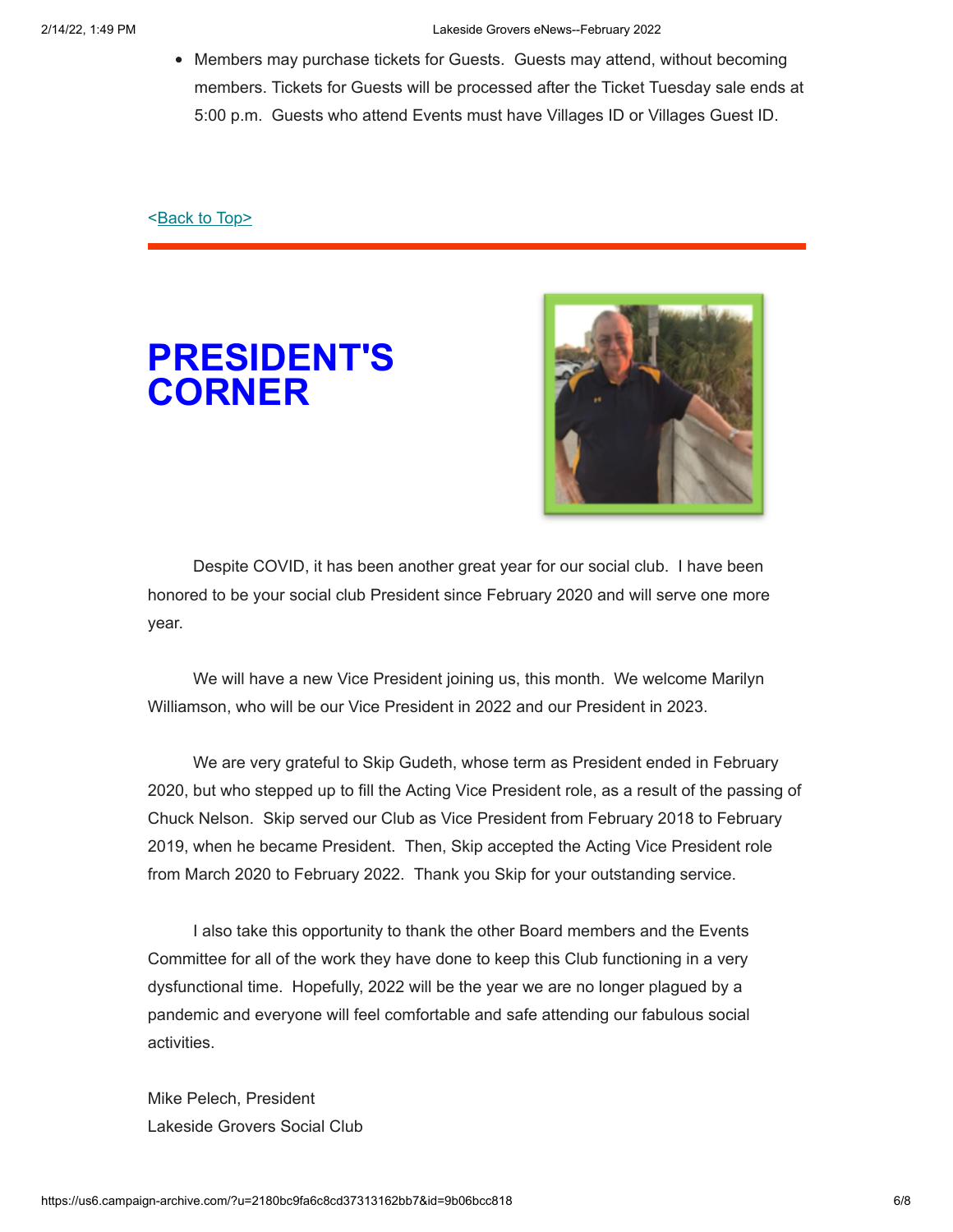**[<Back to Top>](#page-0-1)** 

# <span id="page-6-0"></span>**Other Stuff**

### **January 2022 Event**

**Entertainment**: Greg O'Haver **Food:** McAllister

# **FINANCIAL REPORT**

| <b>INCOME</b>   | <b>Ticket Sales</b>   | \$994.00       |  |
|-----------------|-----------------------|----------------|--|
|                 | Raffle                | 65.00          |  |
|                 |                       |                |  |
| <b>EXPENSES</b> | Food                  | \$906.41       |  |
|                 | <b>F</b> ntertainer   | 350.00         |  |
|                 | Supplies              | 16.05          |  |
|                 |                       |                |  |
|                 | <b>Total Expenses</b> | \$<br>1,203.46 |  |
| <b>SUSIDY</b>   |                       | 213.46<br>\$   |  |

#### **SURVEY RESULTS**

#### **Number of Responses:** 56

| <b>Questions</b>                   | Weighted<br>Average | <b>Percent</b><br>οf<br>4 & 5<br><b>Ratings</b> |
|------------------------------------|---------------------|-------------------------------------------------|
| I enjoyed this event.              | 4.30                | 88%                                             |
| I'd run this event<br>again.       | 4.04                | 70%                                             |
| I'd use this food<br>vendor again. | 4.39                | 86%                                             |

#### [< Back to Top>](#page-0-1)

### **CAUGHT ON CAMERA**

See if **you** were [Caught on Camera](https://www.lakesidegrovers.com/caught-on-camera.html) last month. And while you're at it, browse through past events all the way back to June 2012. We all looked younger then . . . because we were! Relive those glorious days of yesteryear.

### **MEMBERSHIP FORMS**

If you're not a member and want to be . . . or if you want to order one of our nifty name tags . . . or if your contact information has changed, get our **[Membership Form.](https://www.lakesidegrovers.com/uploads/9/5/2/3/95239902/2022_membership_form_v2.pdf)** Everything you need to know about the next steps are printed right on the form.

 If you have not yet signed a Villages Release Form, get a copy by clicking [Here](https://www.districtgov.org/images/activity-release.pdf). You can download the form, sign it and either take it to your local Recreation Center, or bring it to our next meeting.

#### **WELCOME NEW MEMBERS!**

Welcome new members who joined December 2021 to January 2022: June Amoroso Marge Parry Marylou Peck-Bartosch Jim Parry Julie Hauser **Susan Phillips** Bonnie Jarosz Michael Sanquinito Rick Jarosz Dee Toto Tim Moore

# Board of Directors